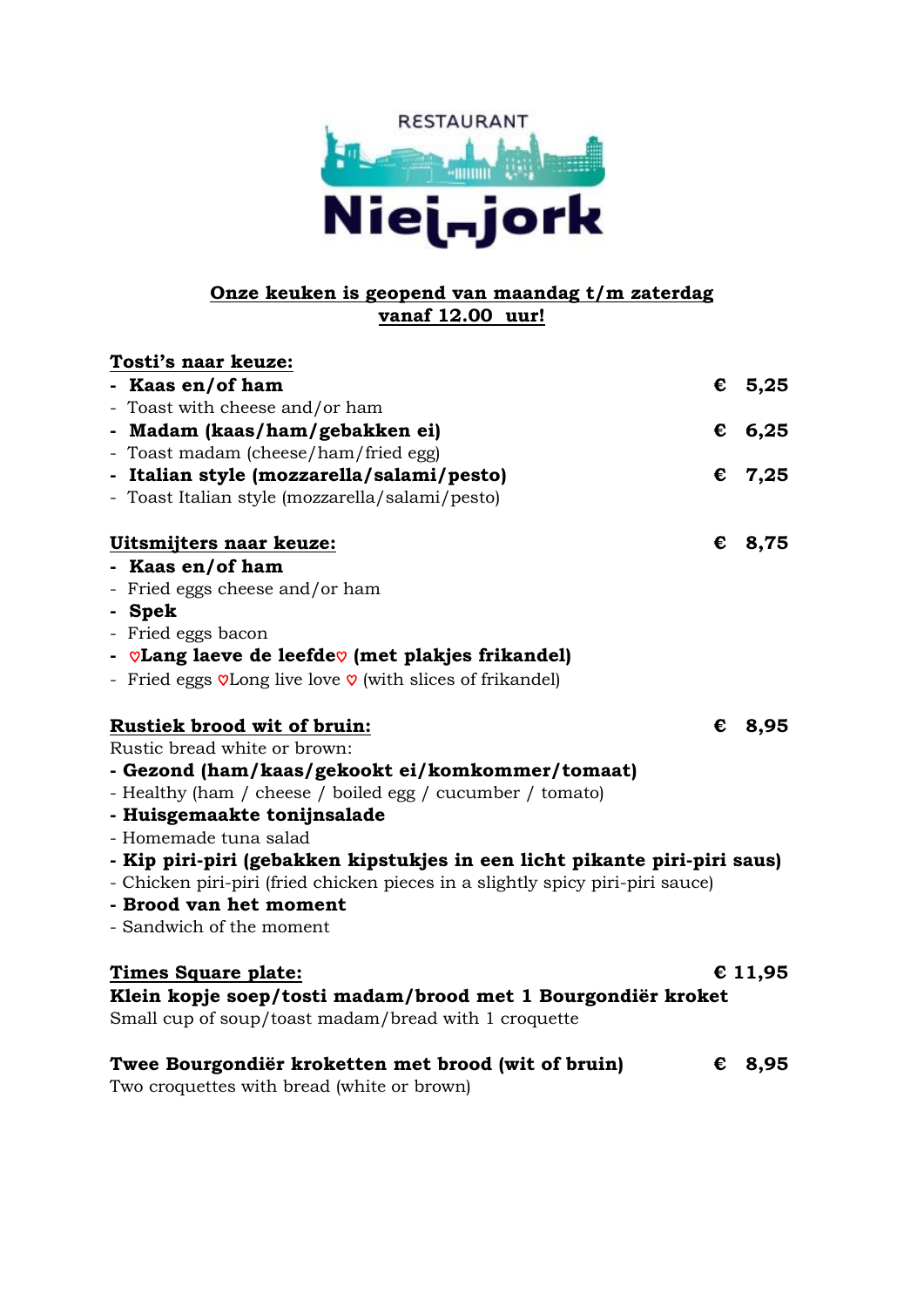

#### **Sandwich naar keuze:**

Sandwich of your choice:

| - Gerookte zalm/roomkaas/rucola/komkommer/rode ui                                                                                                                                                |                        | € 11,90  |
|--------------------------------------------------------------------------------------------------------------------------------------------------------------------------------------------------|------------------------|----------|
| - Smoked salmon/cream cheese/rocket salad/cucumber/red onion<br>- Gerookte kip/eiersalade/kruidenmayonaise/spek/ijsbergsla €<br>- Smoked chicken/egg salad/herb mayonnaise/bacon/iceberg lettuce |                        | 9,90     |
| - Salami/kaas/rucola/balsamico/rode ui/spek<br>- Salami/cheese/rocket salad/balsamic vinegar/red onion/bacon                                                                                     | €                      | 9,90     |
| Soepen:<br>Soups:                                                                                                                                                                                |                        |          |
| <b>Uiensoep</b><br>Onion soup                                                                                                                                                                    |                        | € $6,50$ |
| Gebonden tomatensoep met soepballetjes<br>Tomato soup with meatballs                                                                                                                             | €                      | 6,50     |
| Kerriesoep met garnalen<br>Curry soup with shrimps                                                                                                                                               | €                      | 7,50     |
| Alle soepen zijn vegetarisch te bestellen! $\sqrt{ }$<br>All soups can be ordered vegetarian! $\sqrt{\ }$                                                                                        |                        |          |
| Salades:<br>Salads:                                                                                                                                                                              |                        |          |
| Caesar salade (gerookte kip/ansjovismayonaise/croutons/<br>tomaat/komkommer/ei)<br>Caesar salad (smoked chicken/anchovies mayonnaise/croutons/                                                   | klein $\epsilon$ 11,50 |          |
| tomato/cucumber/egg)                                                                                                                                                                             | groot $\epsilon$ 15,50 |          |
| Griekse salade (feta/olijven/zongedroogde tomaat/<br>gefrituurde uienringen/tzatziki) $\sqrt{ }$                                                                                                 | klein $\epsilon$ 10,50 |          |
| Greek salad (feta/olives/sun-dried tomato/<br>fried onion rings/tzatziki)                                                                                                                        | groot € 14,50          |          |

**Gebakken scampi's/sweet chilisaus klein € 12,50** Fried scampi/sweet chilli sauce **groot € 16,50**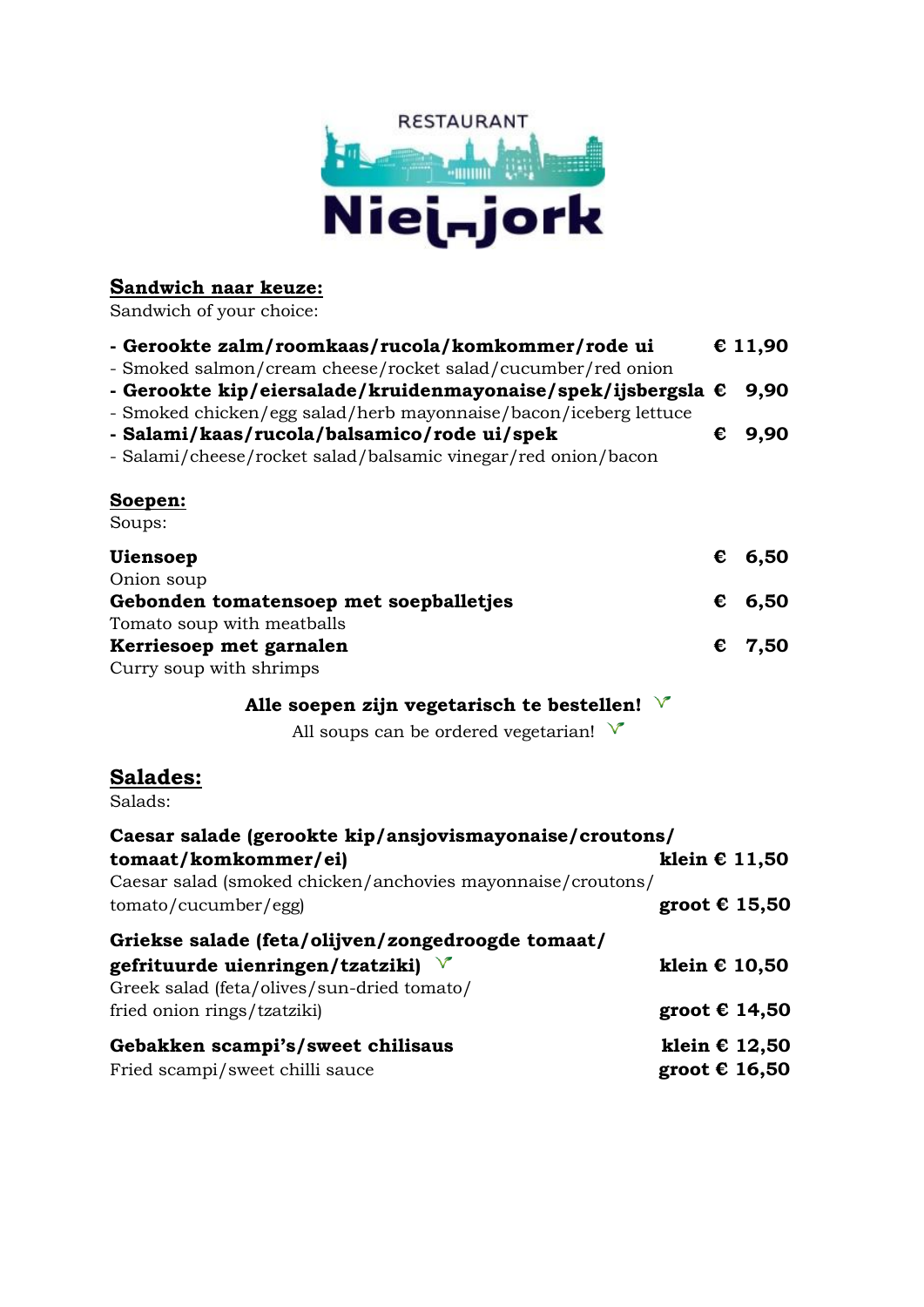

| <b>Brood met dips</b><br>Bread with dips                                                                      |   | € $4,75$        |
|---------------------------------------------------------------------------------------------------------------|---|-----------------|
|                                                                                                               |   |                 |
| Voorgerechten/Starters:                                                                                       |   |                 |
| Inktvisringen met knoflookmayonaise                                                                           |   | $\epsilon$ 9,50 |
| Octopus rings with garlic mayonnaise                                                                          |   |                 |
| Champignons gevuld met ratatouille van groenten $\sqrt{ }$<br>Mushrooms filled with ratatouille of vegetables | € | 8,50            |
| Rundercarpaccio met balsamico en Parmezaanse kaas                                                             |   | € 11,90         |
| Beef carpaccio with balsamic and Parmesan cheese                                                              |   |                 |
| Gerookte zalm met toast en een rode uienchutney                                                               |   | € 12,50         |
| Smoked salmon with toast and a red onion chutney                                                              |   |                 |
| Hoofdgerechten/Main courses:                                                                                  |   |                 |
| Niej jork burger:                                                                                             |   | € 15,50         |
| Rundvleesburger op brioche brood/geserveerd met gebakken ui/                                                  |   |                 |
| een spiegelei/kaas/augurk/tomaat                                                                              |   |                 |
| Niej jork burger:                                                                                             |   |                 |
| Beef burger on brioche bread/fried onion/a fried egg/cheese/pickle/tomato                                     |   |                 |
| Kalfsschnitzel met citroen                                                                                    |   | € 18,50         |
| Veal escalope with lemon                                                                                      |   |                 |
| Spareribs ingelakt met een spicy BBQ saus & 2 koude sauzen                                                    |   | € 19,50         |
| Spareribs coated with a spicy BBQ chimichurri & 2 cold sauces                                                 |   |                 |
| Saté van kip met een bijpassend garnituur                                                                     |   | € 16,50         |
| Chicken satay with matching garnish                                                                           |   |                 |
| Runderentrecôte met kruidenboter                                                                              |   | € 24,50         |
| Beef entrecôte with herb butter                                                                               |   |                 |
| Scampi's in knoflookolie                                                                                      |   | € 21,50         |
| Scampi's in garlic oil                                                                                        |   |                 |
| Gebakken slibtongen (2 stuks)                                                                                 |   | € 20,50         |
| Fried sole (2 pieces)                                                                                         |   |                 |
| $\sqrt{}$<br>Vegetarische lasagne                                                                             |   | € 17,50         |
| Vegetarian lasagne                                                                                            |   |                 |

**Alle hoofdgerechten worden geserveerd met friet en een frisse salade!**

All main courses are served with fries and a fresh salad!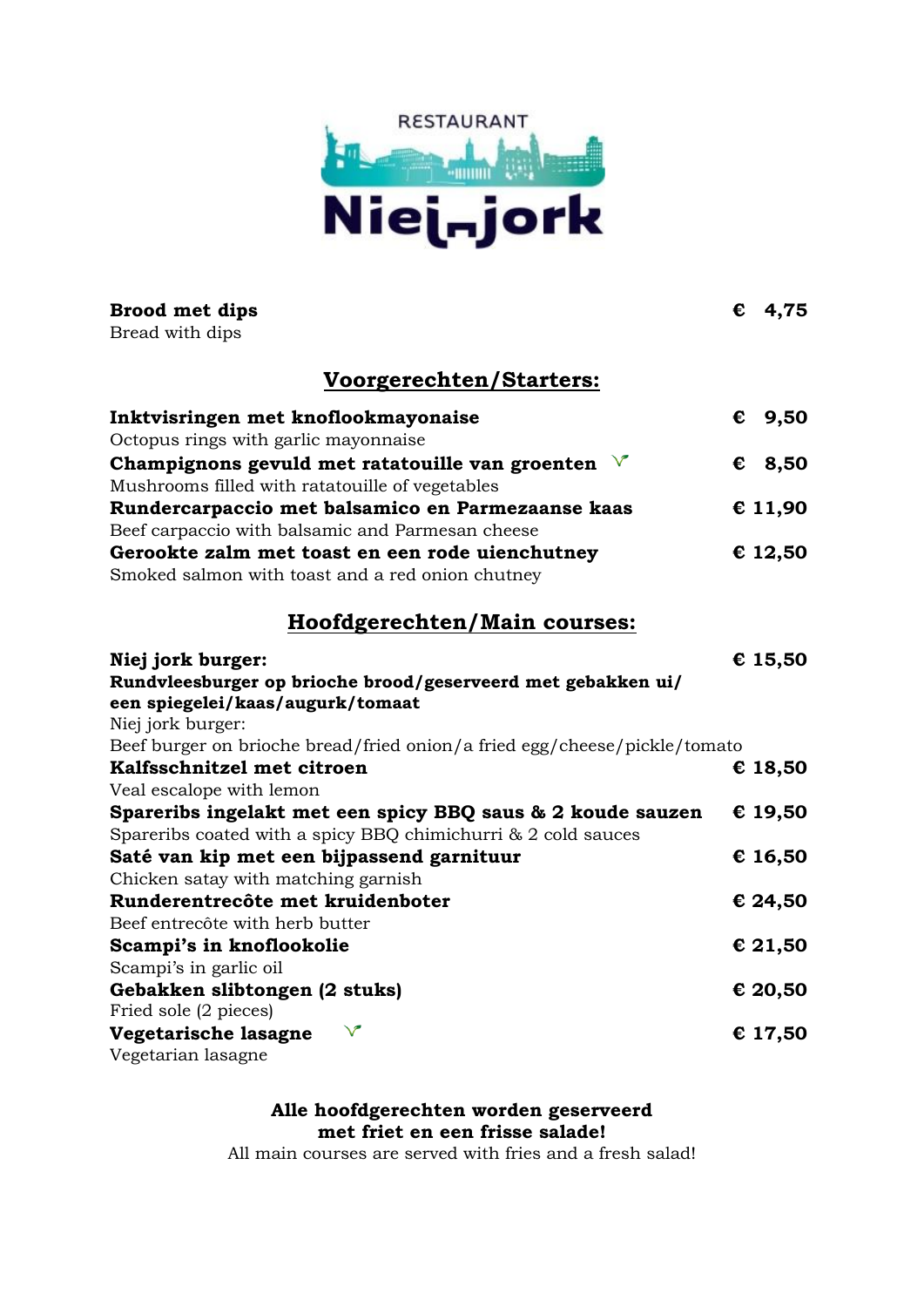

## **Nagerechten/Desserts:**

| Dame blanche                                        | € | 6.50            |
|-----------------------------------------------------|---|-----------------|
| Dame blanche                                        |   |                 |
| Creatie van de Chef                                 | € | 8,50            |
| Chef's creation                                     |   |                 |
| Churros met kaneel/suiker/stracciatella ijs         |   | $\epsilon$ 7,50 |
| Churros with cinnamon/sugar/stracciatella ice cream |   |                 |
| Kinderijs                                           | € | 4,00            |
| Children's ice cream                                |   |                 |
| <b>IJskoffie</b>                                    | € | 4,50            |
| Iced coffee                                         |   |                 |
| IJskoffie met chocoladesaus                         | € | 4,95            |
| Iced coffee with chocolate sauce                    |   |                 |
| IJskoffie met karamelsaus                           | € | 4,95            |
| Iced coffee with caramel sauce                      |   |                 |

### **Kidsmenu/Child's menu:**

| Saté van kip met friet en kroepoek           | $\epsilon$ 8,50 |
|----------------------------------------------|-----------------|
| Chicken satay with fries and shrimp crackers |                 |
| Spare ribs met friet en 2 koude sauzen       | € 10,50         |
| Spare ribs with fries and 2 cold sauces      |                 |
| Kibbeling met friet en remouladesaus         | $\epsilon$ 8,50 |
| Kibbeling with fries and remoulade sauce     |                 |
| Frikandel of kroket met friet                | $\epsilon$ 5,75 |
| Frikandel or croquette with fries            |                 |

### **Borrelgarnituur:**

| Portie bitterballen 8 st.                 | $\epsilon$ 4,75 |
|-------------------------------------------|-----------------|
| Portie frikandelletjes 8 st.              | $\epsilon$ 4,25 |
| Portie gemengd warm bittergarnituur 10 st | $\epsilon$ 7,50 |